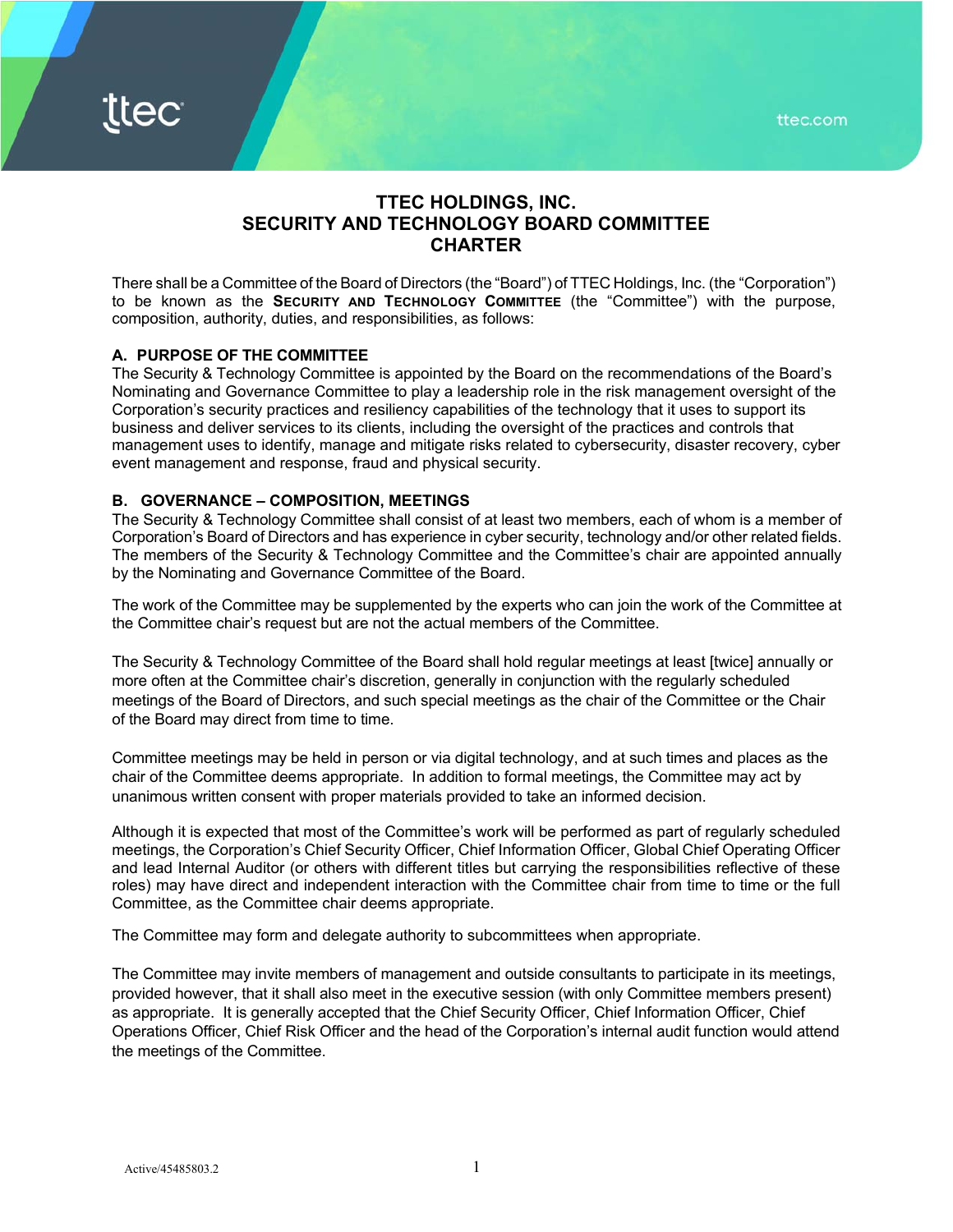Any action taken by the Security & Technology Committee pursuant to the authority conferred under this Charter shall for all purposes constitute an action duly and validly taken by the Board of Directors and may be certified as such by the Secretary or other authorized officer of the Corporation.

## **C. DUTIES AND RESPONSIBILITIES**

The duties and responsibilities of the Committee shall include the following, and may be modified from time to time by the decisions of the Board or the Nominating & Governance Committee on delegation from the Board:

In performing its oversight responsibilities, the Committee shall:

- 1. Review, on an annual basis, the management's security, technology, fraud prevention, and resiliency strategic plans for the Corporation.
- 2. Review the management's implementation of Corporation's cybersecurity, cyber risk management, technical resiliency programs; and fraud and physical security mitigation plans, including potential external and internal threats, and threats arising from transactions with trusted third parties and vendors.
- 3. Review the programs that the management deploys to educate employees about relevant information security, physical security and fraud issues and Corporation's policies with respect to security and fraud.
- 4. Review the management's crisis preparedness and incident response plans, and the Corporation's disaster recovery plans, capabilities, and testing practices.
- 5. Review the management's corrective actions for deficiencies that arise with respect to the effectiveness of the cyber security and resiliency programs.
- 6. Review the Corporation's internal and third party security compliance audits.
- 7. Review, at least annually, risk assessments relevant to the Corporation's security and technology conducted by, or on behalf of, the Corporation.
- 8. Review projected spend and budgets related to security and fraud controls and resourcing.
- 9. Review the adequacy of the Corporation's insurance programs to determine if the coverages are sufficient, consistent with market conditions, to protect the Corporation.
- 10. Receive information from and engage in the robust dialog with the Chief Security Officer (or another senior executive with responsibilities for Corporation's security) regarding matters related to the management of cybersecurity, physical security, and fraud.
- 11. Receive information from and engage in the robust dialog with the Chief Information Officer (or another senior executive with responsibilities for Corporation's information technology) regarding matters related to the management of technology security and resiliency capabilities.
- 12. Periodically, but at least once annually, review with the Board
	- (i) the Corporation's technology and security related strategies including planned investment levels for the execution of such strategies.
	- (ii) the framework that the Corporation uses to prevent, detect, and respond to cyber incidents, physical and fraud incidents, physical attacks and systems or data breaches.
- 13. Address other matters as the Committee members determine relevant to the Committee's oversight of the Corporation's security and technology risk management practices.

## **D. AUTHORITY AND RESOURCES**

The Committee shall have the authority to take appropriate actions necessary to discharge its responsibilities, and shall have access to resources to do so. The Committee may hire and retain, at